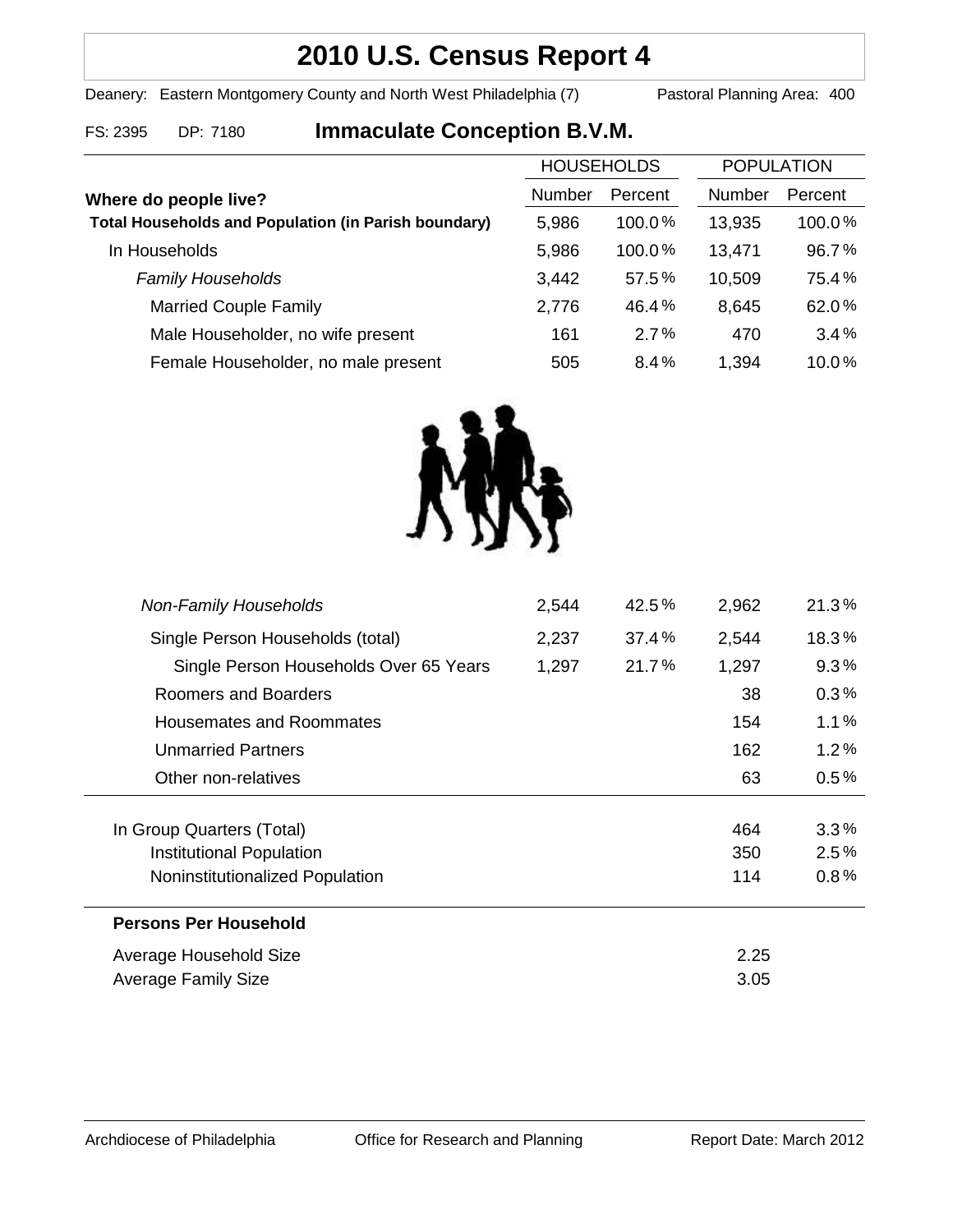## **2010 U.S. Census Report 4**

Deanery: Eastern Montgomery County and North West Philadelphia (7) Pastoral Planning Area: 400

FS: 2395 DP: 7180 **Immaculate Conception B.V.M.**

|                                                      | <b>POPULATION</b> |         |
|------------------------------------------------------|-------------------|---------|
| Where do Children - Under Age 18 Live?               | <b>Number</b>     | Percent |
| Total Children - Under Age 18 (in Parish boundary)   | 2,768             | 100.0%  |
| In Households                                        | 2,767             | 100.0%  |
| Householder or spouse is under 18                    | 0                 | 0.0%    |
| With Related:                                        |                   |         |
| Married-Couple Family                                | 2,173             | 78.5%   |
| Male Householder, No Wife Present                    | 105               | 3.8%    |
| Female Householder, No Husband Present               | 334               | 12.1%   |
| <b>Other Related Householder</b>                     | 26                | 1.0%    |
| <b>With Non-Relatives</b>                            | 18                | $0.6\%$ |
| Grandparent Householder                              | 110               | 4.0%    |
| In Group Quarters                                    | 0                 | 0.0%    |
| Institutionalized population                         | 0                 | 0.0%    |
| Noninstitutionalized population                      | $\boldsymbol{0}$  | 0.0%    |
| Where do Adults - Age 65 and Older - Live?           |                   |         |
| Total Adults - Age 65 and Older (in Parish boundary) | 3,323             | 100.0%  |
| In Households                                        | 3,024             | 91.0%   |
| Family Households:                                   | 1,591             | 47.9%   |
| Is Householder or Spouse                             | 1,454             | 43.7%   |
| With Other Relative Householder                      | 38                | 1.1%    |
| With Non-Related Householder                         | 5                 | 0.2%    |
| is Parent                                            | 69                | 2.1%    |
| is Parent-in-Law                                     | 25                | 0.8%    |
| In Non-family Households:                            | 1,432             | 43.1%   |
| Male Living Alone                                    | 274               | 8.2%    |
| Male not Living Alone                                | 19                | $0.6\%$ |
| Female Living Alone                                  | 1,023             | 30.8%   |
| Female not Living Alone                              | 31                | 0.9%    |
| Other                                                | 86                | 2.6%    |
| In Group Quarters                                    | 300               | 9.0%    |
| Institutionalized population                         | 295               | 8.9%    |
| Noninstitutionalized population                      | 5                 | 0.1%    |
| Housing Units in the Parish boundary                 |                   |         |
| <b>Total Housing Units</b>                           | 6,448             | 100.0%  |
| Occupied                                             | 5,986             | 92.8%   |
| Owner-Occupied                                       | 3,981             | 61.7%   |
| Renter-Occupied                                      | 2,005             | 31.1%   |
| Vacant                                               | 462               | 7.2%    |

Archdiocese of Philadelphia **Office for Research and Planning** Report Date: March 2012